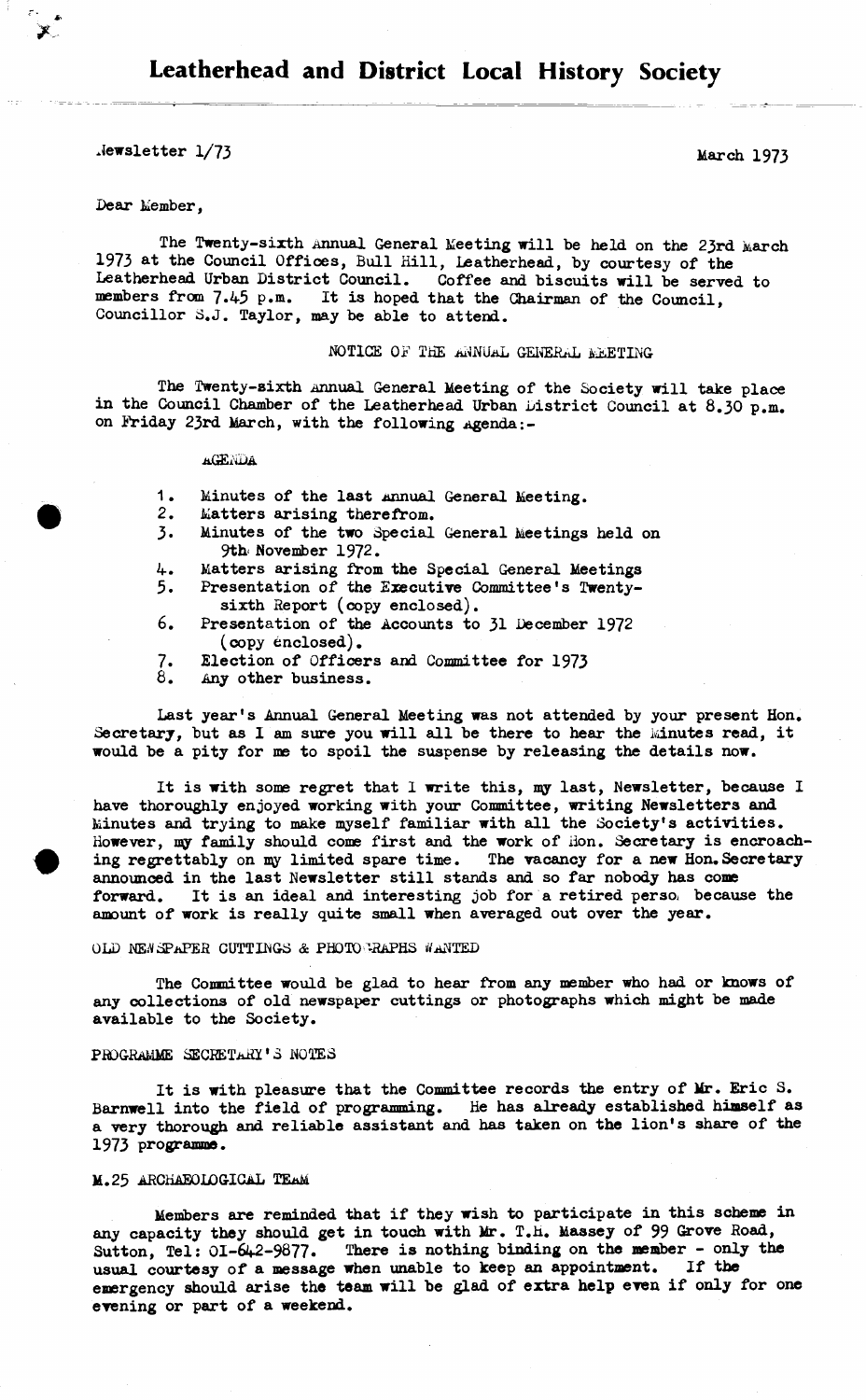## **RESEARCH GROUP NEWS**

**Our last Newsletter called for volunteers to join in a research project on the family who built and donated the Letherhead Institute. The Committee are happy to report that we now have a research group again after many** *years* **without. Furthermore, the group is already active and much information is being accumulated about this important family who, originating in Cumberland, came via Yorkshire and Birmingham to Leather-head about 100 years ago. Members will probably have seen a note in the local press about Mrs. Gillespie's discovery of the strong friendship between our Dixon family and the Brontis of Haworth, Yorkshire. Mrs. Gillespie is pursuing a line of literary research into the Brontfi family and has come across many references to the Dixon family as a result. Mrs. Gillespie is Secretary and Librarian at the Letherhead Institute and we are indebted to her for her co-operation in the interchange of information about this family. Members should note that small gaps in this team still exists, i.e:**

*t*

- **1. Guildford records (Records Office and local newspapers);**
- **2. Kingston records ( " " );**
- **3. British Museum (Newspaper section at Colindale, Hendon).**

**One of the difficulties of research is that access to archives is often only possible during normal business hours. So we are dependent on persons who either w rk close to the archives or who are retired and occasionally make visi near these places. Offers appreciated from young or old. ^**

### **pROGRAMME OF FUTURE WALKS & TALKS**

**FRIDAY 9th MARCH, RED CBJSS HALL, 8 for 8.15 p.m. A talk, "a simple History of Leatherhead" by Mr. D.F. Renn. Of appeal to new members but this apeaker is always worth listening to! This item missed the last Newsletter and so is being repeated in the hope that you will read your Newsletter in time.**

**TUESDAY 20th MARCH. Visit to Young & Co's Brewery (11.0 a.m. at the Brewery). It is regretted that this visit to an historic brewery cannot be arranged for a weekend due to the necessity of seeing the brewing processes at work. The** Ram Brewery is on the banks of the Wandle at Wandsworth and there has been a **brewery there since 1675. Hereabouts was also the terminal point of the Surrey Iron Railway. Youngs are a small family brewery, still independent and possibly one of the last in London still using the work of a cooper - for wooden barrels. The number permitted on this visit is 25 only and we have about 14 names already, so if you wish to join in please telephone Leatherhead 72674 as soon as possible. We had hoped to hire a coach but as some of the party wish** *M* **to go independently the provision of a coach is not possible. The cost of a train journey compared with the coach is on this occasion about the same. Members starting from Leatherhead should catch the 9.19 am train changing at Epsom if necessary for the Victoria train and then alighting at Clapham Junction about 9.59 am. A bus ride or walk of about a mile along St. John's Hill and East Hill to the Town Kail in Wandsworth High Street is all that is necessary to bring you to the area of the Ram Brewery.**

**After the visit members may wish to take the last opportunity to see the Transport Museum at Clapham Common (closing end of March). It is near Clapham Common Underground station but could probably be reached more easily from Wandsworth by bus.**

**FRIDAY 13th APRIL, at the Red Gross Hall, 8 for 8.15 p.m. A talk with slides by two of our members, Mr.** *& krs.* **D.C.Gifford on their experiences during the renovation of the White House (now Crosslands) at Effingham cross roads.**

SaTURDAY 28th April. Afternoon visit to West Horsley Church and Hatchlands. **Meet at West Horsley Church 2.15 pm. Miss S.B.Aston, Keeper of the Church Archives and Church Historian has kindly promised to give us a short talk on the history of the Church. Hatchlands is a National Trust property built by Admiral Boscawen. There will be an admission charge of lOp. for those not already members of the National Trust. Just down the road there is the Norman Church of St. Thomas of Canterbury, the Parish Church of East Clandon. The Rector or Churchwarden will be available to talk to us about the Church. Behind the Church there is a Tithe Barn which is being preserved and at present is stripped showing most of the timber structure.**

2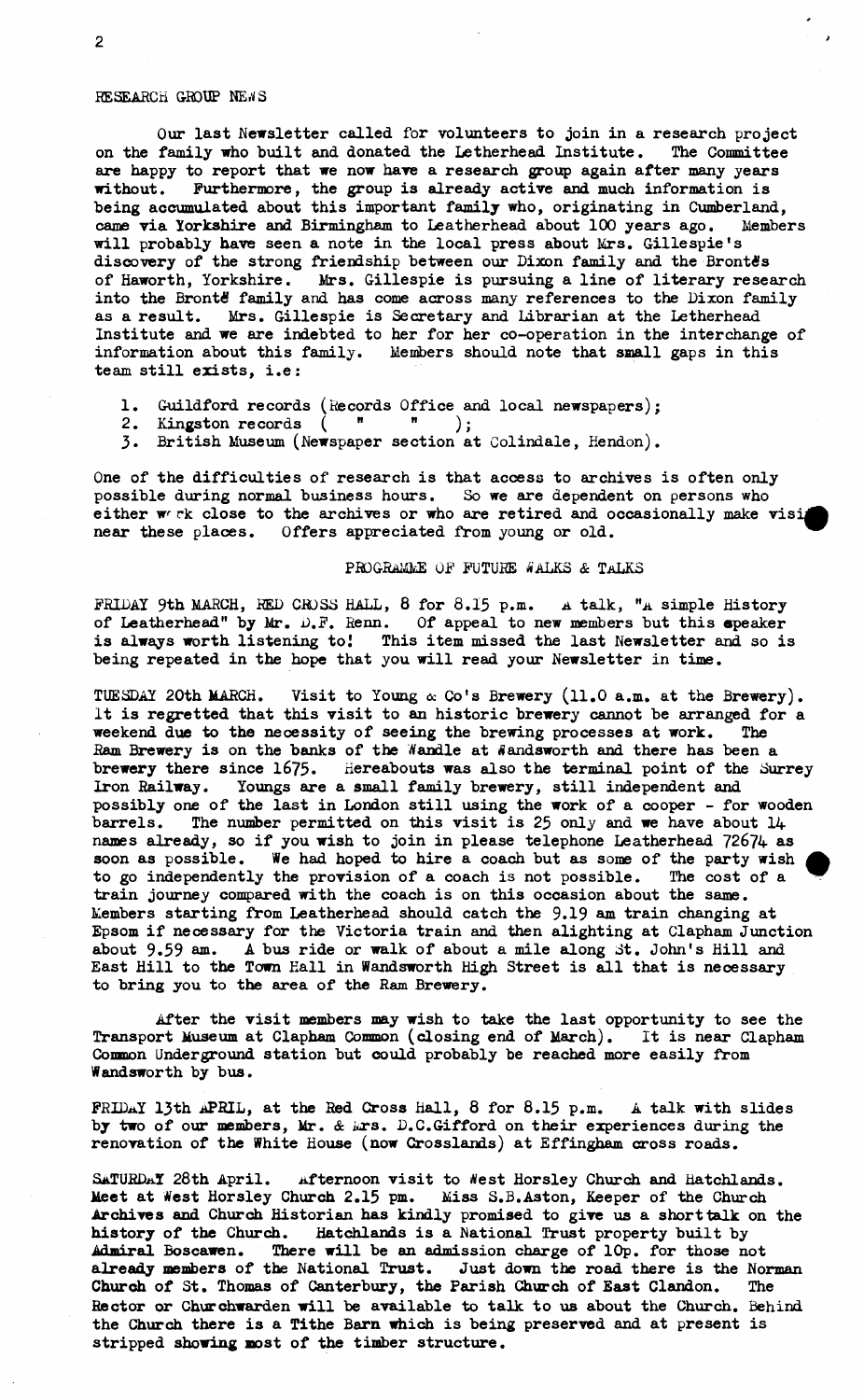*SATURDAY* **12th MAY. Leatherhead tfalk and Exhibition, Miss Hind has kindly offered to let us use part of her house at 33 Church Road, Leatherhead, for this Special Event. Meet in front garden of 33 Church Road at 2.30 pm when parties will be taken round part of our Leatherhead Walk, finishing up with a visit to the Parish Church. From 4 pm onwards a cup of tea will be provided by Miss hind and there will be an exhibition of pictures old and new and other objects of interest. It will also provide an opportunity for members to renew old acquaintances.** *We* **would expect to finish by 6.00 pm at the latest.** For obvious reasons the number attending must be limited and we will issue **tickets to the first 50 applicants sending a stamped-addressed envelope to Mr. E.S.Barnwell, 16 Eastwick Park Avenue, Gt. Bookham.**

**SaTURDaY 19th MAY. Day visit to Canterbury leaving Leatherhead at 8.15 am.** *He* **are hoping to arrange for a member of the Canterbury lirchaeological Society to show us some of the work carried out recently by tne Society. Bring lunch. In the afternoon there will be ample time to visit the Cathedral and then those with enough energy left, the Cathedral precincts abounds with points of historical interest within a small radius. The coach fare is £1.00 and does not include any entrance fees.**

SUNDAY 17th JUNE. Visit organised by Mr. M. Snellgrove, to the Wey and Arun Canal leaves Leatherhead at 9.00 am, finishing up at Arundel for tea. Mr. R. Rose, Secretary of the Wey and Arun Canal society has promised to accompany us to severa<sub>r</sub> spots along the canal where reclamation work is being carried out **by the Society. There are, however, one or two points to note: Sunday has been chosen to give an opportunity to see the reclamation work being carried** out. Depending on the weather, the approaches to the sites may be a bit rough. For this reason we are restricting the number to one coach and me For this reason we are restricting the number to one coach and members **are advised to bring some suitable shoes to wear. We hope to arrange for tea to be available at Arundel. Coach fare 85p, does not include tea. N.B. The book "London's Lost route to the Sea" by P. Vine would provide a**

**useful introduction to read beforehand, it is in the Public Library.**

**Sa TURDa Y 23rd JUNE. afternoon walk to Broadmoor, Friday Street, Abinger Common finishing for tea at Grinm's Kitchen, Abinger Hammer. Meet in the car** park at the Wotton Hatch Hotel at 2.30 pm. The walk will be led by Mr.W.H.E. Rivett who is an expert on the water courses of the district and whose family once ran the Home Farm at what is now Fetcham Village Hall. It is hoped to **once ran the Home Farm at what is now Fetcham Village Hall.** see the Motte at .binger Common and possibly the prehistoric dwelling nearby. **The distance involved is about 5 to 6 miles with a few short hills. From Abinger Hammer back to the car park at Wotton Hatch Hotel is about 2 miles and there is a bus service.**

**SUNDAY 15th JULY. Afternoon visit to Godalming by coach leaving Leatherhead 2 p.m. A member of the Borough's Library and Museum Conmittee has given detailed advice on the most interesting places to visit and we are hoping to arrange for the iiuseum to be opened** *for* **a short time especially for us. Thereafter it is proposed to return to Guildford along the Wey which, given a fine day, will be most pleasant. For those who do not wish to walk, the coach will convey them back to Guildford to await arrival of the walkers, and what better place to wait? Coach fare 75p. including museum fee.** *Me* **had** hoped to visit Charterhouse but the Museum is being refurbished and will not be open again until November. We have decided therefore to hold this in We have decided therefore to hold this in **reserve as a future prospect.**

SATURDAY 4th AUGUST. A Walk in Historical Ashtead including the Church. **Meet 2.30 pm. outside St. Giles Church.**

**SATURDAY 18th AUGUST. Day visit to Crich Tramway Museum etc., and Cromford, Derbyshire. Leaving Leatherhead 8.00 a.m. Bring lunch. The Tramway Museum is in a quarry once worked in by Geo. Stephenson and is now be ing put to** effective use by the Tramway Museum Society. For older people nostalgic, but **for the young possibly a new experience to ride on a tram. In addition there is an interesting Norman Church and a Tower above the quarry with a beacon light standing 950ft. above sea level. Cromford had much association with** Richard Arkwright and is his burial place. Here is also the Cromford Canal

3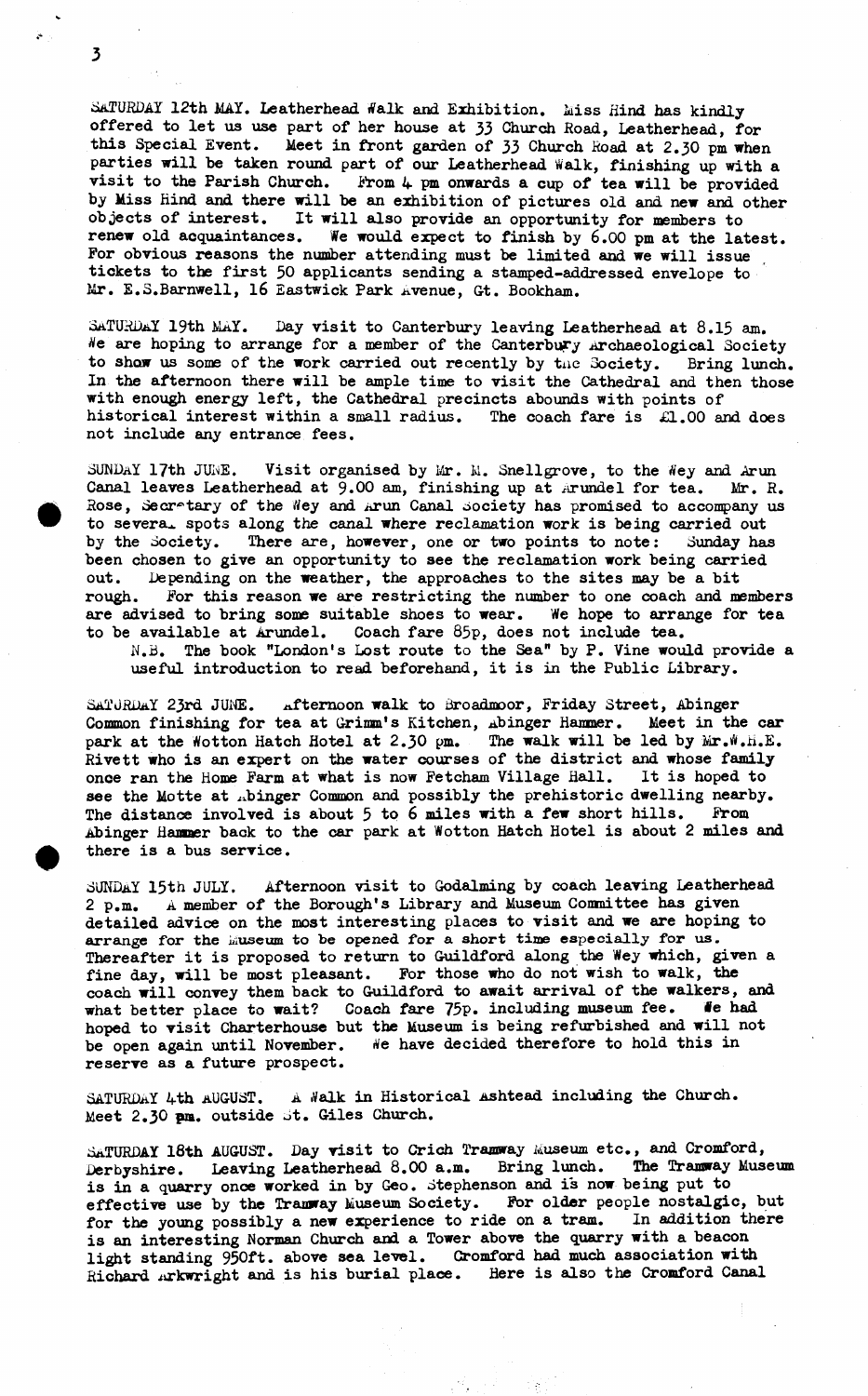**and. the Gromford and High Peak Railway. For those with industrial archaeological leanings there will be much to see of interest in this district not to mention the Derbyshire Peak countryside. This could be a fairly long but well worthwhile trip. Coach fare £1.50p, no charge at the museum except for rides.**

**SATURDAY 15th SEPTEMBER. Day visit to Bath, leaving Leatherhead 8.00 am.** *He* **shall publish fuller details in the next newsletter. Fare £1.25p.**

**dn.TUHD.aY 29th SEPTEMBER. An afternoon round ilickleham and district under the guidance of i/.iss E .F .ii. Strudwick. Meet outside the Church, 2.30 pm.**

FRIDAY 19th OCTOBER. The Dalloway Lecture. Public meeting at the school **hall at St. John's School, Leatherhead, by kind permission of the Headmaster, starting at 8 pm. ter. L.a .Edwards of ^shtead, a writer of books on canals and for many years Secretary of the Inland Waterways Association, will speak** on "Canals, Midlands and Northern England" illustrated by some of his collec**tion of colour slides. As on previous occasions a silver collection will be taken and the proceeds will be devoted to a fund which will benefit canal restoration projects.**

**NOVEMBER. Talk illustrated with a film on Bees and Beekeeping, by krs. Furness of Ewell Date and venue will be announced in the next Newsletter. ^**

FRIDAY 7th DECEMBER. Leatherhead Miscellany.

 $---000---$ 

COACH OUTINGS

**Members are requested to complete and return the tear-off slips in respect of each outing they wish to attend. It should however be understood that the cost of each outing must be paid not less than one month before the date of the event and that no refund can be made unless the person concerned can sell the ticket or the ticket can be used for anyone else on the Reserve** list. Members are also asked to make a diary note of the event and also the **last date for payment as regretfully we will have to delete names of unpaid applicants one month before the event so that the size of the coach maj be** booked accurately. This is particularly important in the summer period of **heavy demand for coaches. These slips should be returned to:-**

E.S. BARWWELL, 16 Eastwick Park Avenue, Gt. Bookham. Tel: 54947 **or to any of our Booking agents.**

**NOTICE The Surrey Naturalists' Trust is holding another mature Trail early** in July at hower .ood. At the time of going to press no definite information **of the route etc., was available but we will pass on any news of the event as and when received.**

**2 Hazel s.ay, Fetcham, Leatherhead, Tel: Bookham 54o06.**

**.r. . It. ElM iiiwd** HON. SLCRETARY.

4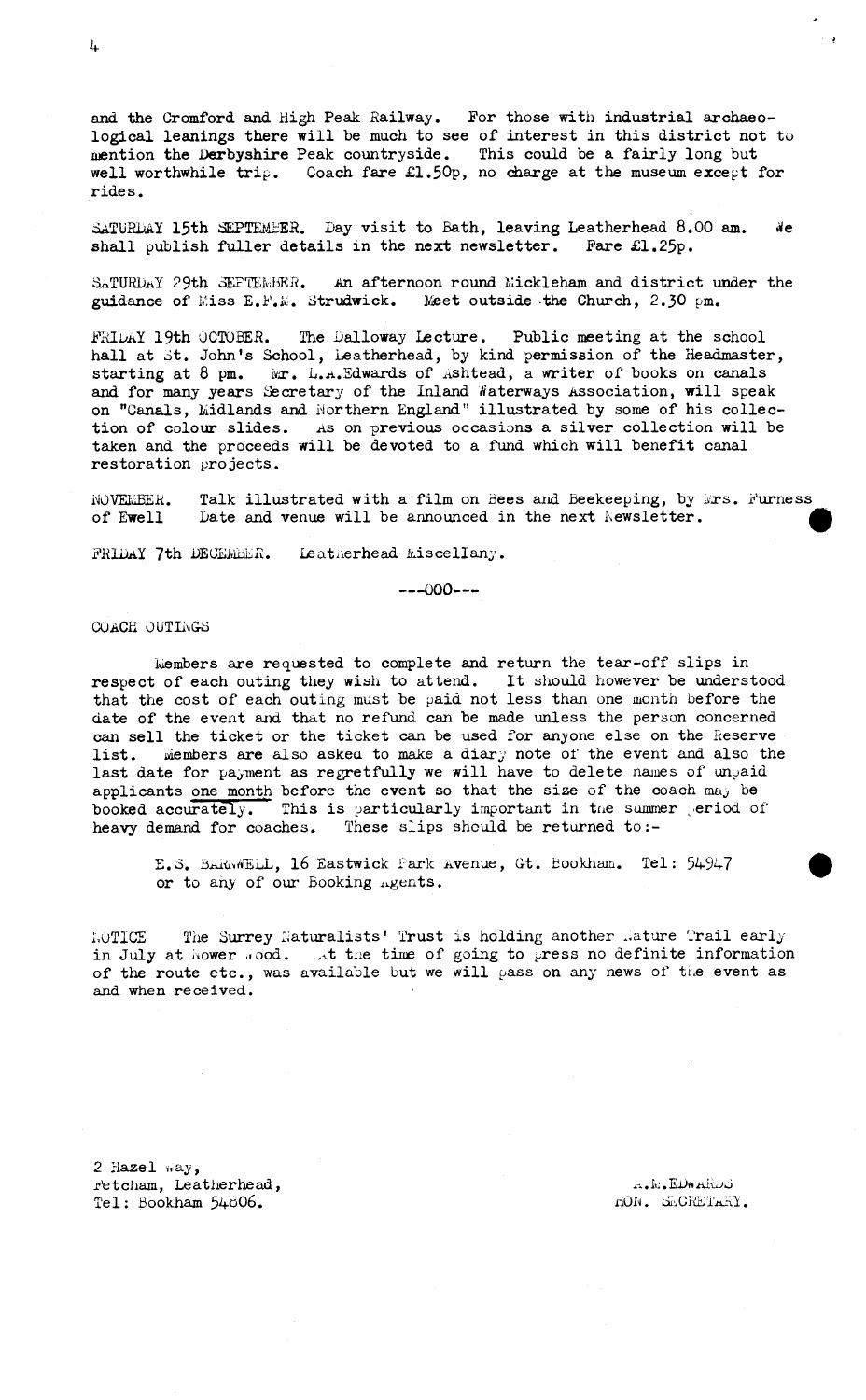# **Leatherhead and District Local History Society**

**President - Capt.** *a .H.Q.* **LOA'THER, P.S.a., a.R.I.B.a. (Died 9th December 1972)**

**IffiPORT OF THE EXECUTIVE COMMITTEE**

**for the Year ending 31st December 1972**

**Ladies and Gentlemen,**

**Your Committee has pleasure in presenting its twenty-sixth Report.**

**The end of the year was marred by the death of our President, Captain** Lowther. He chaired the Inaugural General Meeting in 1947 and his report on the excavations of "The Mounts" Pachesham Park filled a substantial part **of the first issue of the Society's Proceedings.**

 $\text{Air. J.G.}\%$ . Lewarne was elected Vice-President during the year.

# 1. *<u>hembership</u>*

As far as we can judge, the membership of the Society is the same as **last year, around 350.**

## **2. Lectures and Visits**

**The following were arranged:-**

| llth January   | Lecture on Air Photography by Mr. J.W. Hampton, F.S.A.                                                                                                              |
|----------------|---------------------------------------------------------------------------------------------------------------------------------------------------------------------|
| 27th January   | Visit to the Kingston Records Office by kind permission of<br>Miss M. Gollancz, M.A.                                                                                |
| 8th February   | Lecture on the History of Civil Defence by Mr. C.H. Bowles                                                                                                          |
| 16th March     | Slides of old Leatherhead and district shown by Mr. Lewarne                                                                                                         |
| 24th March     | The 25th Annual General Meeting                                                                                                                                     |
| llth April     | Lecture on the History of Esher by Mr. E. Royston Pike                                                                                                              |
| 15th April     | Visit to Wayneflete Tower by kind permission of Mr. & Mrs.<br>F.H. Winand, and St. George's Parish Church, Esher.                                                   |
| 13th May       | Coach trip to the Kennet and Avon Canal, Leader Mr. Hayward                                                                                                         |
| 16th May       | Lecture on Field Walking for Archaeology by Miss W. Phillips                                                                                                        |
| 10th June      | Visit to Slyfield House, Slyfield Farm and Stoke D'Abernon<br>Church by kind permission of Sir Ronald Harris, Mr. R.O.<br>Richards and the Vicar and Churchwardens. |
| 24th June      | Coach trip to the Canal Museum at Stoke Bruerne and<br>Brixworth and Earls Barton Churches, Leader Mr. Hayward.                                                     |
| 8th July       | Surrey Naturalists' Trust's Nature Trail on Ranmore Common<br>(not visited due to torrential rain)                                                                  |
| 22nd July      | Coach trip to the Weald and Downland Open Air Museum at<br>Singleton, nr. Chichester, Leader Mr. Hayward.                                                           |
| 19th August    | A walk in the historical parts of Fetcham led by Mr. Lewarne                                                                                                        |
| 16th September | Coach trip to historical Portsmouth with guides provided by<br>the Portsmouth Historical Association.                                                               |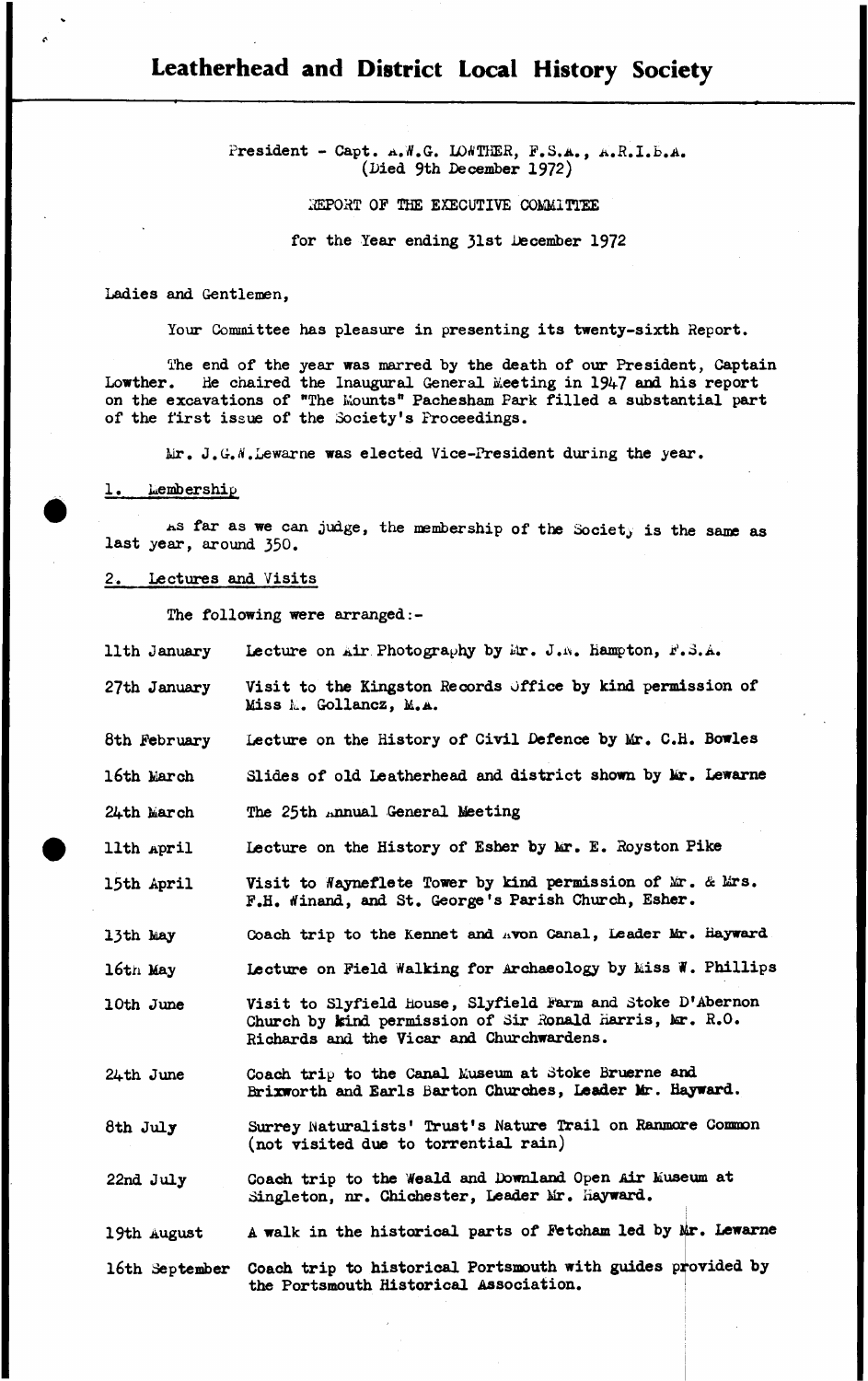|              | 30th September Visit to Norbury Park, House and Gardens by kind<br>permission of Mr. & Mrs. P. Spencer                                                             |  |  |  |  |
|--------------|--------------------------------------------------------------------------------------------------------------------------------------------------------------------|--|--|--|--|
| 19th October | Public Meeting. Lecture on "Historic Churches of England"<br>by Mr. Lawrence E. Jones, Hon. Lecturer for the Historic<br>Churches Preservation Trust.              |  |  |  |  |
| 9th November | Two Special General Meetings to amend the Society's Rules.<br>Lecture "Wild Orchids of Britain" by Mr. H.W.WOOLGAR and<br>Mr. H.VOUSDEN of the Holmesdale Society. |  |  |  |  |
| 1st December | Leatherhead Miscellany. Items by members: Messrs. Poulter,<br>Fortescue, Bruce, Edwards, Hayward, Barnwell, Blair and Renn.                                        |  |  |  |  |

**The Committee would like to thank the lecturers and leaders for providing such an interesting and varied programme.**

### **3. Proceedings**

**Volume 3 N0. 5 (1971) was issued in April. Many back numbers of the Proceedings are still available, but some numbers are out of print and the Committee wishes to obtain copies (by gift or purchase) to satisfy continued demand.**

## **4. Committee**

**The Committee for 1972 were:-**

| D.F. Renn, F.S.A.                  |  |  |  |
|------------------------------------|--|--|--|
| $\n  D. Bruce (until May)$         |  |  |  |
| A.M. Edwards (Co-opted May)        |  |  |  |
| F.A. Stokes                        |  |  |  |
| F.B. Benger                        |  |  |  |
| G.Hayward (assisted by             |  |  |  |
| E. Barnwell from September)        |  |  |  |
| D. Bruce                           |  |  |  |
| Mrs. M. Fuller                     |  |  |  |
| Miss 3. Hind                       |  |  |  |
| J.R.Bull, S.E.D. Fortescue,        |  |  |  |
| W.Millar, S.R.C.Poulter (Co-opted) |  |  |  |
| $J.R.Gilbert (Co-opted)$           |  |  |  |
| A.H.Kirkby                         |  |  |  |
|                                    |  |  |  |

**The Officers and Members of the Committee retire at the annual General Meeting and are eligible for re-election. three Commit tee Members, giving the name of the Nominee, Proposer and Seconder and Nominee's consent should reach the Hon. Secretary not later than two days before the Annual General Meeting.**

## **5. Accounts**

**A statement of Receipts and Payments for 1972 is attached. The Committee acknowledges with gratitude the grants received from the Leatherhead Urban District Council and the Surrey County Council Education Committee.** It is also grateful to those members who have made donations. **also wishes to thank the xion. Auditor, Mr.A.H.Kirkby, for his services.**

### **6. Subscriptions**

The Subscription was increased to  $\mathcal{L}1.25p$  at the Special General **Meeting o;. 9th November 1972 by unanimous agreement and fell due on 1st January 1973. Early payment by Bankers Order form issued with the December 1972 Newsletter would, be greatly appreciated. Payments please to the Hon. Treasurer, Mr. F.A. Stokes, Lloyds Bank, North Street, Leatherhead.**

## **7. Archaeological .Report**

**a list of some 60 members interested in forming a team for field walking and emergency digs on the M.25 route (when announced) was started**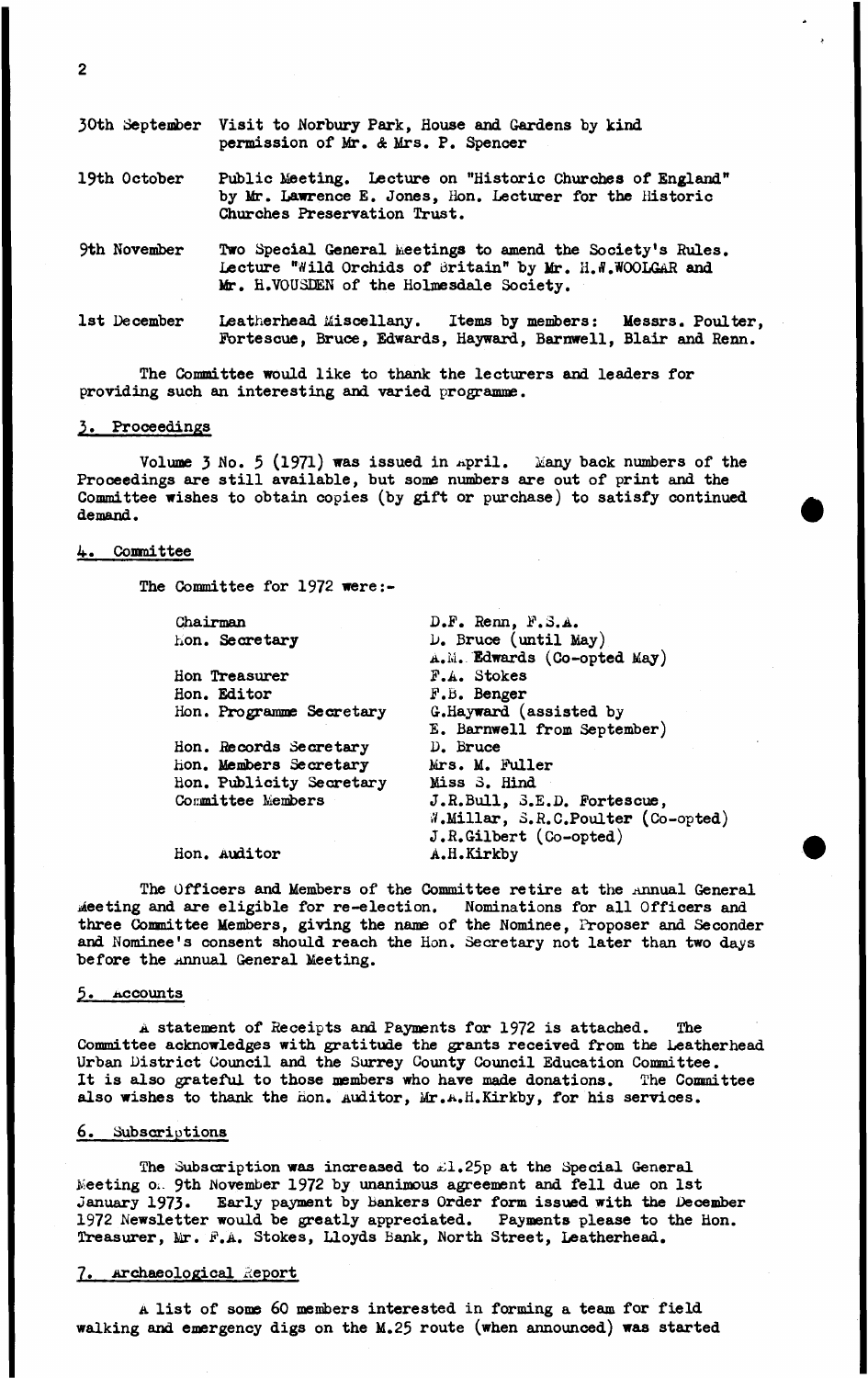after the May meeting, and a Sub-Committee headed by Mr. S.R.C.Poulter was **formed in September. Members on the list will be kept informed of develop**ments by a messenger network, headed by *Mr.* T.H.Massey.

**An introductory talk on "emergency action" was given in October by** Mr. F. Pemberton, and members subsequently joined others from Ewell on "field **walks" led by him along the proposed M.25 route between Kingswood and Leatherhead. In addition to inspecting some known sites, the walkers noted several bank-and-ditch formations and found numerous signs of flint working. In particular a number of flint blades were picked up in a knapping area east of dtane Street.**

**Detailed drawings of shops in Bridge Street, in course of demolition, were made by Mr.** *<1***.J.filair, who exhibited the drawings at the "Miscellany" in December.**

## **8. Museum**

**The Committee has again asked the Local Council for storage space for museum items but no reply had been received by the end of December. a scale** model relief map of the area, presented by the Eastwick Nomen's institute, **was received with gratitude.**

9. The Society staged a very successful exhibition at the Bookham Village **Day in the summer. iir. D. bruce was responsible for the exhibits, assisted by Mr. d.E.D. Fortescue.**

**2 Hazel .. ay, Fetcham, Leatherhead. Tel: bookham 54806**

 $A.$ M.EDWARDS. **iion. Secretary.**

 $P. 7, O,$ 

3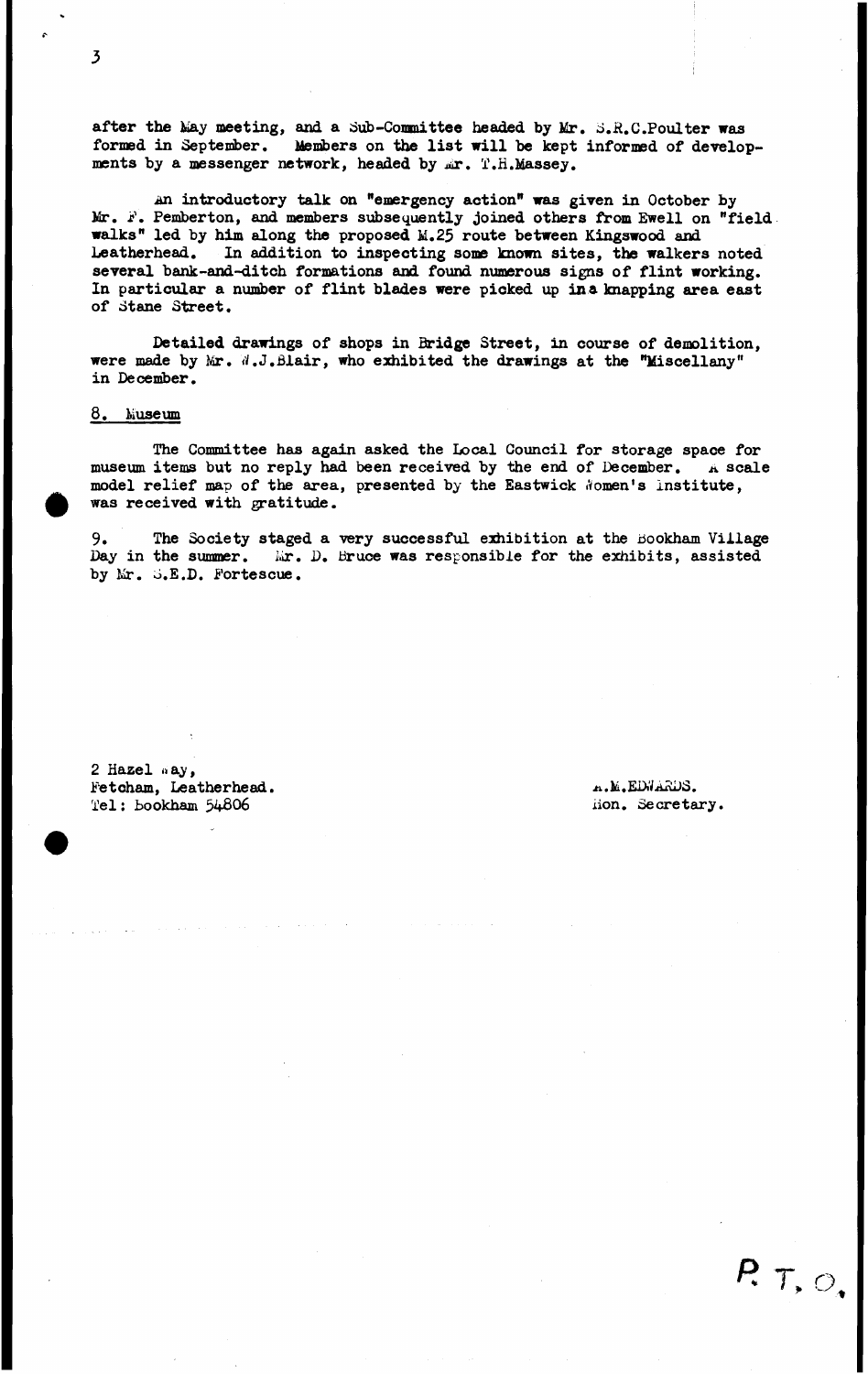**In the ease of Outings where Coach Travel is not involved it would be of great assistance to the Organisers if you would** indicate below the Events you can attend. At the same time **would you advise whether transport will be needed and Car Owners Jflease state number of seats available. This would mean that nobody need be prevented from attenfling through lack of Transport.**

| Event.                                                | Tick<br>here | No. of<br>persons. | Is Lift<br>required. | Car Cwners<br>state seats<br>available. | Tea<br>regu<br>ired |
|-------------------------------------------------------|--------------|--------------------|----------------------|-----------------------------------------|---------------------|
| SATURDAY. 28th April.<br>West Horsley/<br>Hatchlands. |              |                    |                      |                                         |                     |
| Saturday 23rd June.<br>ABINGER WALK.                  |              |                    |                      |                                         |                     |
| Saturday 4th August.<br>Ashtead Walk.                 |              |                    |                      |                                         |                     |
| Saturday 29th Sept.<br>Micke ham Walk.                |              |                    |                      |                                         |                     |